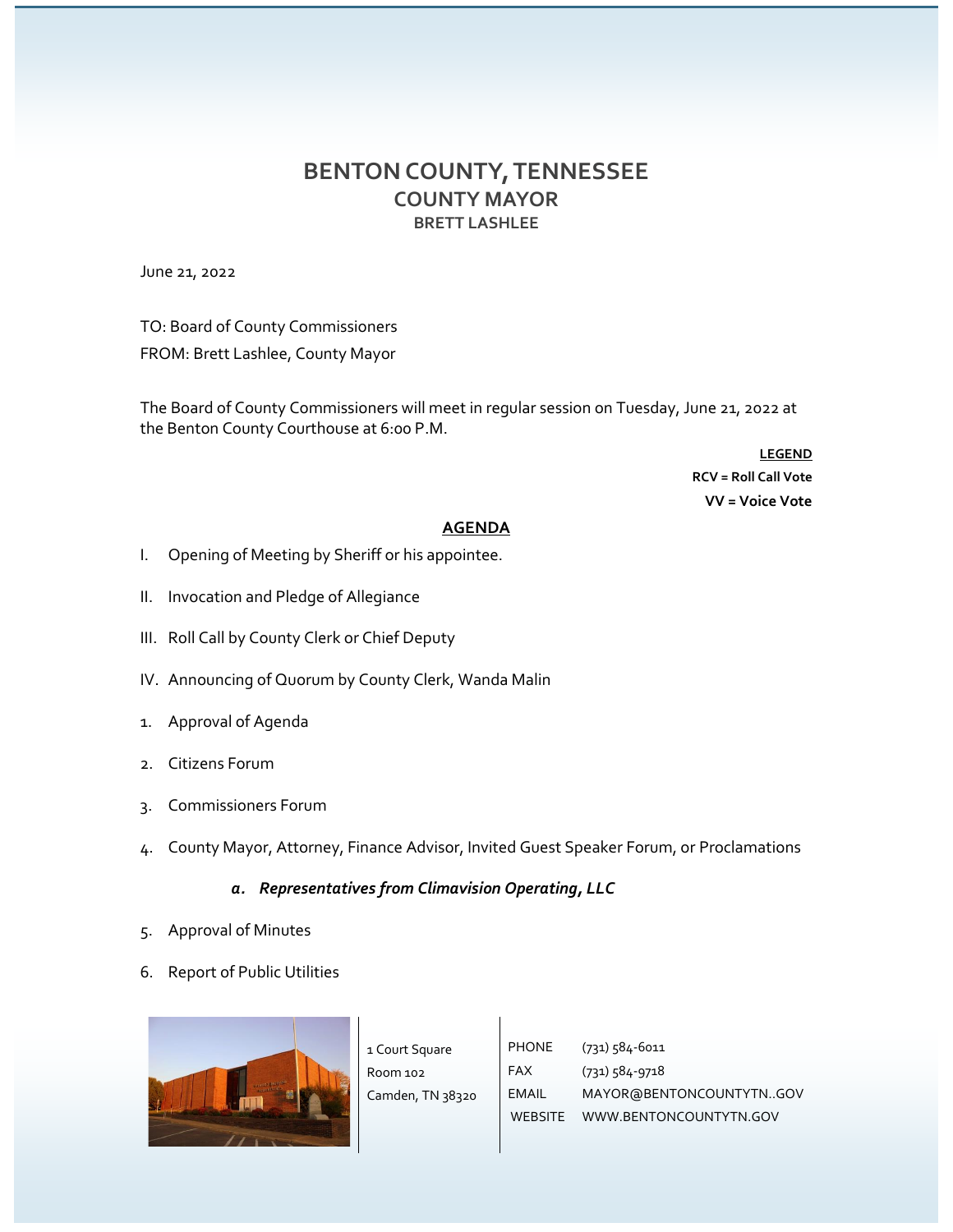- 7. Approval of the lease agreement and partnership with Climavision Operating, LLC
- 8. Resolution making appropriations for the various funds, departments, institutions, offices and agencies of Benton County, Tennessee for the year beginning July 1, 2022 and ending June 30, 2023 (20220621-01)
- 9. Resolution fixing the tax levy in Benton County, Tennessee for the year beginning July 1, 2022 (20220621-02)
- 10. Resolution making appropriations to non-profit charitable organizations of Benton County, Tennessee of the year beginning July 1, 2022 and ending June 30, 2023 (20210621-03)
- 11. Resolution to have the property committee procure bids and select a vendor to make necessary repairs and/or improvements to the Sheriff's Office roof in the upcoming 2022- 2023 Fiscal Year. (20220621-04)
- 12. Resolution to increase the threshold over which public advertisement and sealed competitive bids or proposals are required to an amount not to exceed \$25,000 for nonemergency, non-proprietary purchases for the Benton County school system beginning on July 6, 2022. (20220621-05)
- 13. Resolution to transfer excess payroll funds in the amount of \$26,500 within the Benton County Sheriff's Jail Budget. (20220621-06)
- 14. Resolution to transfer excess payroll funds in the amount of \$23,133 within the Benton County Sheriff's budget. (20220621-07)



1 Court Square Room 102 Camden, TN 38320 PHONE FAX EMAIL WEBSITE WWW.BENTONCOUNTYTN.GOV (731) 584-6011 (731) 584-9718 MAYOR@BENTONCOUNTYTN.GOV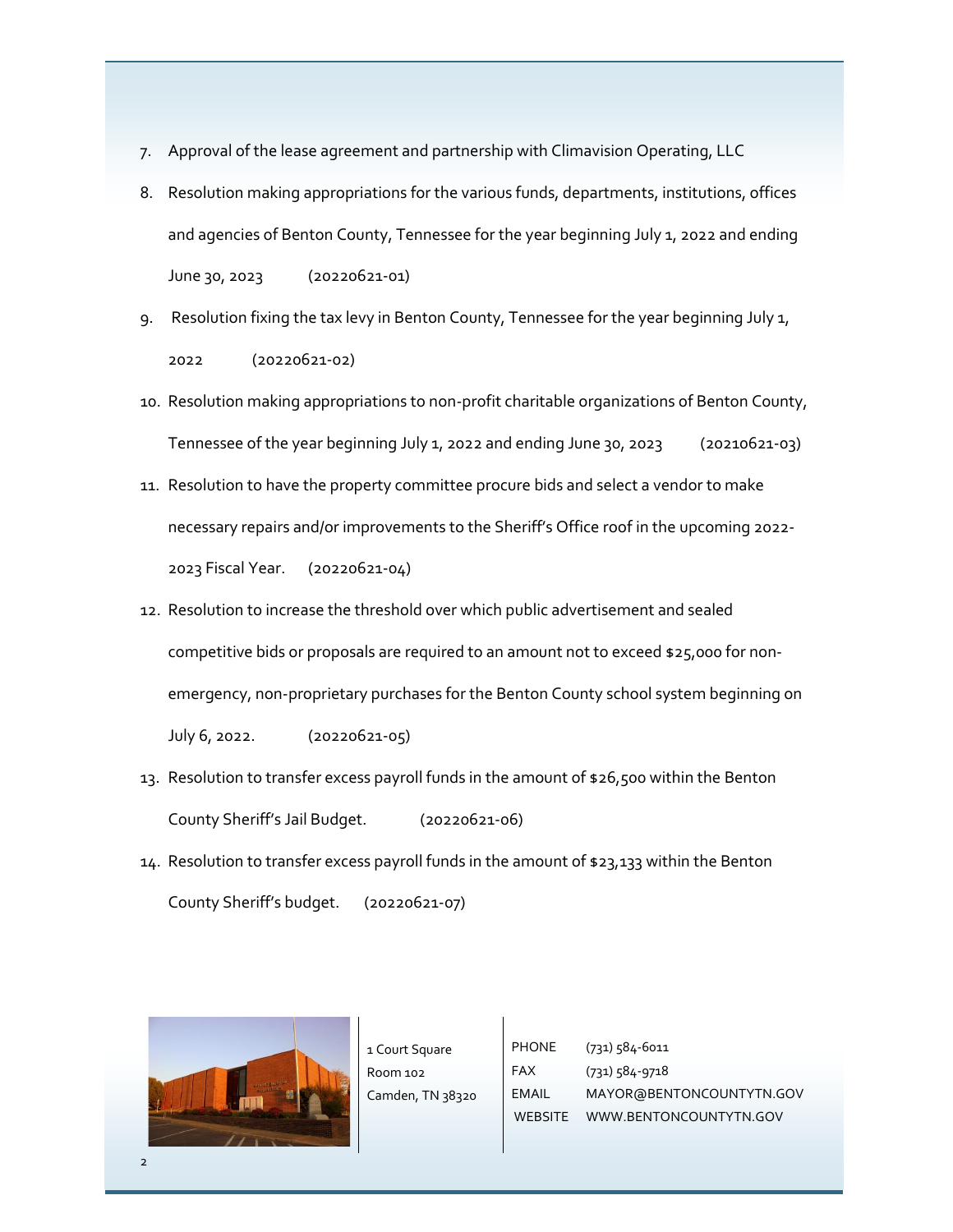- 15. Resolution to transfer funds in the amount of \$225,000 within the Benton County school's budget. (20220621-08)
- 16. Resolution to transfer funds in the amount of \$1,000 within the Benton County animal shelter budget. (20220621-09)
- 17. Resolution to transfer funds in the amount of \$1,000 within the Benton County Economic & Community Development budget. (20220621-10)
- 18. Resolution to transfer funds in the amount of \$6,000 within the Benton County Public Library budget. (20220621-11)
- 19. Resolution to transfer funds in the amount of \$445 within the County General Fund in order to cover social securities, Medicare and state retirement accounts. (20220621-12)
- 20. Resolution to transfer funds in the amount of \$1,000 within the County Commissioner's budget. (20220621-13)
- 21. Resolution to transfer funds in the amount of \$2,300 within the County General Fund in order to cover autopsies for the remainder of the fiscal year. (20220621-14)
- 22. Resolution to budget funds received in the amount of \$200.00 within the Benton County sheriff's budget. (20220621-15)
- 23. Resolution to budget funds received in the amount of \$10,000 within the Benton County school's budget. (20220621-16)
- 24. Resolution to budget funds received in the amount of \$550 within the Benton County Airport budget. (20220621-17)



1 Court Square Room 102 Camden, TN 38320 PHONE FAX EMAIL WEBSITE WWW.BENTONCOUNTYTN.GOV (731) 584-6011 (731) 584-9718 MAYOR@BENTONCOUNTYTN.GOV